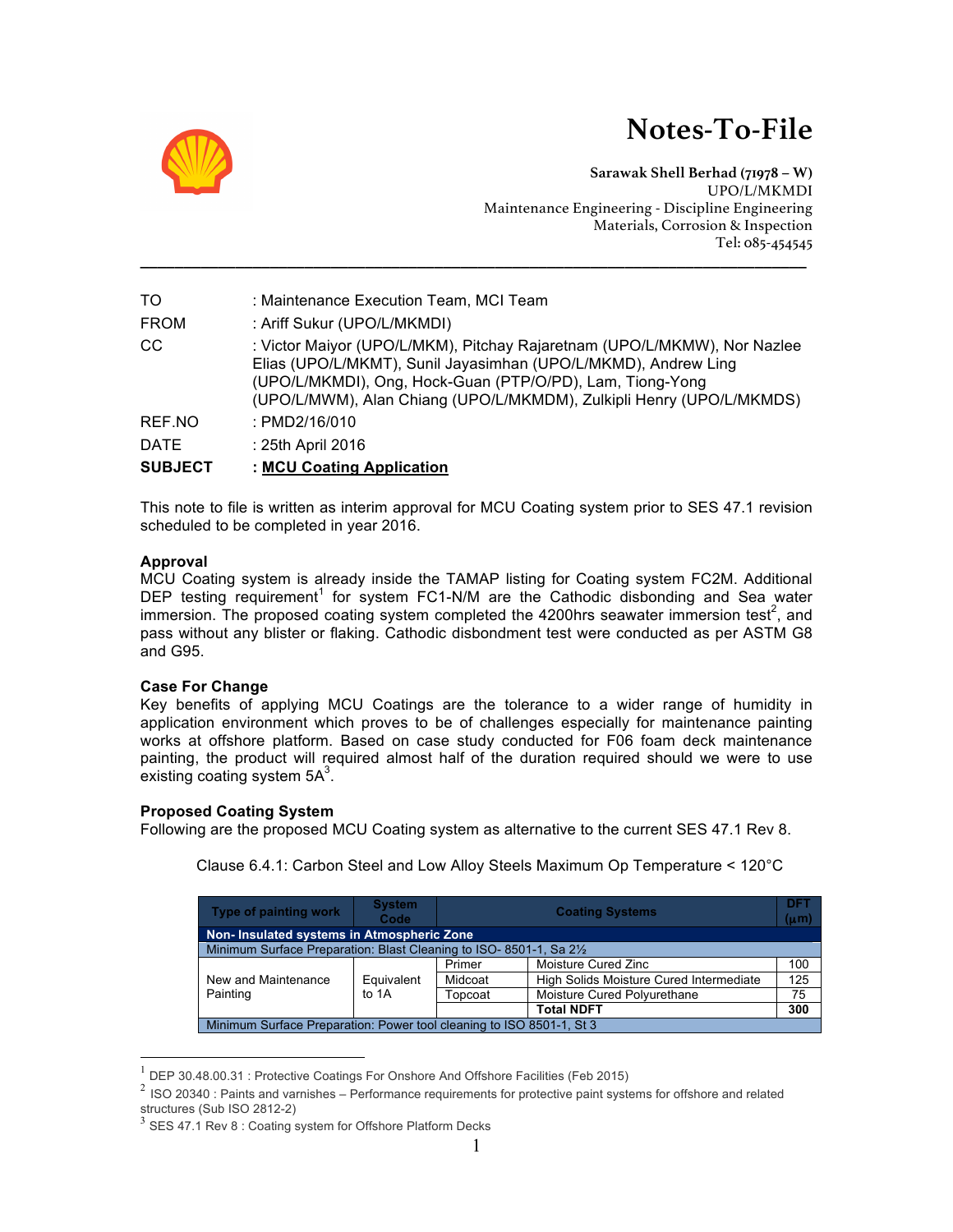|                                                                                    | Equivalent<br>to 1B | Primer  | Moisture Cured Zinc                     | 100 |
|------------------------------------------------------------------------------------|---------------------|---------|-----------------------------------------|-----|
| Maintenance Painting                                                               |                     | Midcoat | High Solids Moisture Cured Intermediate | 125 |
|                                                                                    |                     | Topcoat | Moisture Cured Polyurethane             | 75  |
|                                                                                    |                     |         | <b>Total NDFT</b>                       | 300 |
| Alternative Coating System for sweating pipe work                                  |                     |         |                                         |     |
| Minimum Surface Preparation: Wet abrasive blasting to SSPC-SP 10/NACE No.2, WAB-10 |                     |         |                                         |     |
|                                                                                    |                     | Primer  | Moisture Cured Zinc                     | 100 |
| Maintenance Painting                                                               | Equivalent          | Midcoat | High Solids Moisture Cured Intermediate | 125 |
|                                                                                    | to $1C$             | Topcoat | Moisture Cured Polyurethane             | 75  |
|                                                                                    |                     |         | <b>Total NDFT</b>                       | 300 |

Clause 6.4.3: Steel Structures / Members (Primary and secondary including boat landing and caissons) in All Zones (Splash, Spray and Atmospheric Zones); Risers above Splash Zone, piping equipments in Spray Zone

| Type of painting work | <b>System</b><br>Code                                                | <b>Coating Systems</b>                |                                         | <b>DFT</b><br>$(\mu m)$ |  |
|-----------------------|----------------------------------------------------------------------|---------------------------------------|-----------------------------------------|-------------------------|--|
|                       | Minimum Surface Preparation: Power tool cleaning to ISO 8501-1, St 3 |                                       |                                         |                         |  |
|                       | Equivalent<br>to 4A                                                  | Primer                                | Moisture Cured Zinc                     | 100                     |  |
|                       |                                                                      | Midcoat                               | High Solids Moisture Cured Intermediate | 125                     |  |
| Maintenance Painting  |                                                                      | Topcoat                               | Moisture Cured Polyurethane             | 75                      |  |
|                       |                                                                      | Quick Cure Accelarator (5% of volume) |                                         |                         |  |
|                       |                                                                      |                                       | <b>Total NDFT</b>                       | 300                     |  |

## Clause 6.4.4: Offshore Platform Decks

| Type of painting work | <b>System</b><br>Code                                                | <b>Coating Systems</b>              |                                         | <b>DFT</b><br>$(\mu m)$ |
|-----------------------|----------------------------------------------------------------------|-------------------------------------|-----------------------------------------|-------------------------|
|                       | Minimum Surface Preparation: Power tool cleaning to ISO 8501-1, St 3 |                                     |                                         |                         |
|                       | Equivalent<br>to 5A                                                  | Primer                              | Moisture Cured Zinc                     | 100                     |
|                       |                                                                      | Midcoat                             | High Solids Moisture Cured Intermediate | 125                     |
| Maintenance Painting  |                                                                      | Topcoat                             | Moisture Cured Polyurethane             | 75                      |
|                       |                                                                      | Antiskid Aluminium Oxide 20-30 mesh |                                         |                         |
|                       |                                                                      |                                     | <b>Total NDFT</b>                       | 300                     |

## **Way Forward**

MCU coating is tested as per required in DEP via both test done by COT<sup>4</sup> and IIT<sup>5</sup>, prior to inclusion inside the TAMAP list. MCU Coating is favourable to be used as alternatives to the current coating system due to the tolerance towards surface preparation and moisture control which were 2 of the most related issues we currently have in our facilities offshore.

#### **Conclusion**

In this assessment, it is agreed that the proposed coating system are allowed to be applied as alternatives to current painting system spelt in SES 47.1 Rev 8.

<sup>&</sup>lt;sup>4</sup> Testing of system MCU according to various test of Shell DEP 70.48.11.30, Haarlem February 8th 2013, LAB13-0071-<br>REP (Attachment ii)

 $<sup>5</sup>$  Testing of MXU coating system for External Buried Pipe Coating, AST M G8 & G95, Prof A.S Khanna, September 10th</sup> 2012, IN/ASK-21/12-13